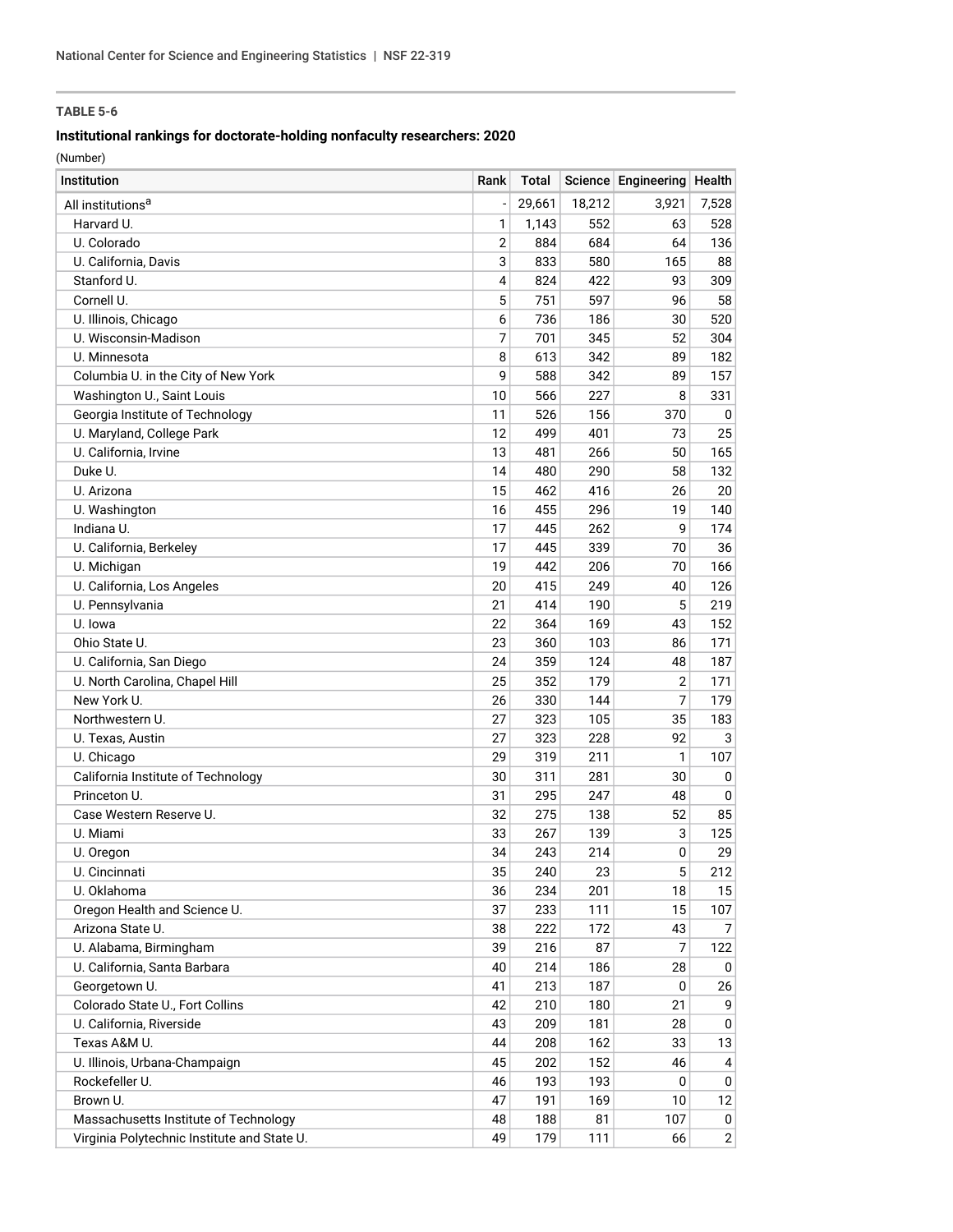## **Institutional rankings for doctorate-holding nonfaculty researchers: 2020**

| Institution                                                            | Rank | Total |     | Science Engineering Health |                |
|------------------------------------------------------------------------|------|-------|-----|----------------------------|----------------|
| U. Kansas                                                              | 50   | 177   | 100 | 13                         | 64             |
| U. South Florida, Tampa                                                | 51   | 176   | 126 | 19                         | 31             |
| U. Southern California                                                 | 51   | 176   | 79  | 13                         | 84             |
| North Carolina State U.                                                | 53   | 174   | 117 | 51                         | 6              |
| U. Pittsburgh                                                          | 53   | 174   | 81  | 8                          | 85             |
| Mayo Clinic, Mayo Graduate School                                      | 55   | 172   | 60  | 10                         | 102            |
| U. Arkansas for Medical Sciences                                       | 56   | 170   | 108 | 0                          | 62             |
| Texas Tech U.                                                          | 57   | 162   | 97  | 22                         | 43             |
| U. Virginia                                                            | 58   | 160   | 88  | 33                         | 39             |
| U. Missouri, Columbia                                                  | 59   | 159   | 120 | 15                         | 24             |
| U. California, San Francisco                                           | 60   | 157   | 31  | 3                          | 123            |
| West Virginia U.                                                       | 60   | 157   | 102 | 7                          | 48             |
| Emory U.                                                               | 62   | 151   | 47  | $\overline{2}$             | 102            |
| Rutgers, State U. New Jersey                                           | 63   | 141   | 123 | 12                         | 6              |
| George Mason U.                                                        | 64   | 140   | 101 | 24                         | 15             |
| U. Maine                                                               | 65   | 138   | 103 | 30                         | 5              |
| Montana State U.                                                       | 66   | 136   | 103 | 33                         | 0              |
| U. Nevada, Reno                                                        | 67   | 135   | 92  | 24                         | 19             |
| Scripps Research Institute                                             | 68   | 133   | 133 | 0                          | 0              |
| U. Maryland, Baltimore County                                          | 68   | 133   | 130 | 3                          | 0              |
| Vanderbilt U.                                                          | 70   | 132   | 80  | 3                          | 49             |
| U. Louisiana, Lafayette                                                | 71   | 129   | 56  | 66                         | 7              |
| Sanford-Burnham Medical Research Institute                             | 72   | 125   | 125 | 0                          | $\mathbf 0$    |
| U. Louisville                                                          | 73   | 124   | 25  | 18                         | 81             |
| U. Utah                                                                | 74   | 123   | 84  | 14                         | 25             |
| Utah State U.                                                          | 75   | 119   | 45  | 73                         | $\mathbf{1}$   |
| City of Hope, Irell and Manella Graduate School of Biological Sciences | 76   | 115   | 115 | 0                          | $\mathbf 0$    |
| lowa State U.                                                          | 77   | 114   | 102 | 12                         | $\mathbf 0$    |
| Oklahoma State U.                                                      | 78   | 107   | 87  | 20                         | 0              |
| U. Dayton                                                              | 79   | 106   | 106 | 0                          | $\mathbf 0$    |
| U. Texas Medical Branch                                                | 80   | 104   | 62  | 0                          | 42             |
| U. New Hampshire                                                       | 81   | 103   | 101 | $\overline{2}$             | $\mathbf 0$    |
| Oregon State U.                                                        | 82   | 101   | 86  | 11                         | 4              |
| U. Rochester                                                           | 83   | 99    | 45  | 3                          | 51             |
| Purdue U.                                                              | 84   | 91    | 42  | 38                         | 11             |
| Medical C. Wisconsin                                                   | 85   | 87    | 25  | 5                          | 57             |
| Tufts U.                                                               | 85   | 87    | 71  | 14                         | $\overline{2}$ |
| SUNY, Stony Brook U.                                                   | 87   | 84    | 58  | 7                          | 19             |
| U. Montana                                                             | 87   | 84    | 58  | 0                          | 26             |
| Wayne State U.                                                         | 89   | 83    | 52  | 4                          | 27             |
| Wake Forest U.                                                         | 90   | 80    | 29  | 14                         | 37             |
| Rice U.                                                                | 91   | 79    | 47  | 31                         | 1              |
| U. Alabama, Huntsville                                                 | 92   | 77    | 53  | 24                         | 0              |
| Catholic U. of America                                                 | 93   | 75    | 73  | $\overline{2}$             | 0              |
| U. Hawaii, Manoa                                                       | 94   | 74    | 73  | 1                          | 0              |
| U. Houston                                                             | 95   | 71    | 43  | 26                         | $\overline{2}$ |
| Marshall U.                                                            | 96   | 68    | 29  | 16                         | 23             |
| Michigan Technological U.                                              | 96   | 68    | 21  | 47                         | 0              |
| Boston C.                                                              | 98   | 67    | 66  | 0                          | 1              |
| Brandeis U.                                                            | 98   | 67    | 67  | 0                          | $\pmb{0}$      |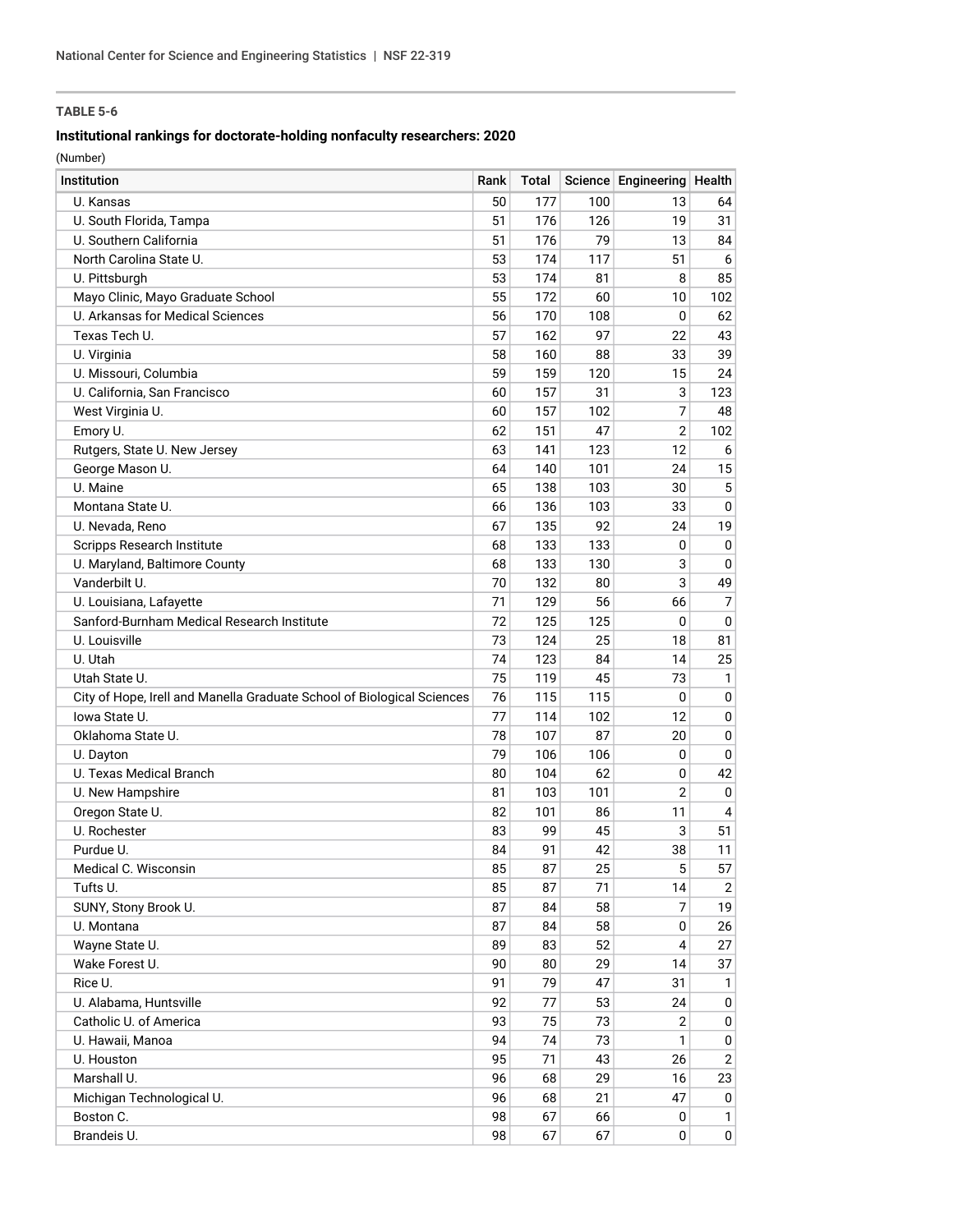## **Institutional rankings for doctorate-holding nonfaculty researchers: 2020**

| Institution                                 | Rank | <b>Total</b> |    | Science Engineering Health |                  |
|---------------------------------------------|------|--------------|----|----------------------------|------------------|
| New Jersey Institute of Technology          | 100  | 66           | 45 | 21                         | 0                |
| Boston U.                                   | 101  | 65           | 41 | 0                          | 24               |
| SUNY, U. Albany                             | 102  | 64           | 60 | 0                          | 4                |
| Thomas Jefferson U.                         | 102  | 64           | 38 | 0                          | 26               |
| U. Mississippi                              | 104  | 61           | 10 | 13                         | 38               |
| Clemson U.                                  | 105  | 60           | 40 | 17                         | $\mathbf{3}$     |
| Johns Hopkins U.                            | 105  | 60           | 17 | 0                          | 43               |
| Medical U. South Carolina                   | 107  | 59           | 28 | 0                          | 31               |
| U. Texas, Dallas                            | 107  | 59           | 35 | 21                         | 3                |
| Morgan State U.                             | 109  | 58           | 42 | 8                          | 8                |
| Northeastern U.                             | 109  | 58           | 35 | 15                         | 8                |
| U. Nevada, Las Vegas                        | 111  | 57           | 36 | 8                          | 13               |
| U. Texas, San Antonio                       | 111  | 57           | 52 | 4                          | $\mathbf{1}$     |
| Kansas State U.                             | 113  | 56           | 53 | 3                          | 0                |
| U. Tennessee, Knoxville                     | 113  | 56           | 28 | 28                         | 0                |
| Woods Hole Oceanographic Institution        | 113  | 56           | 38 | 18                         | 0                |
| Louisiana State U.                          | 116  | 54           | 43 | 9                          | $\overline{2}$   |
| Florida State U.                            | 117  | 52           | 48 | 3                          | $\mathbf{1}$     |
| <b>Colorado School of Mines</b>             | 118  | 51           | 4  | 47                         | 0                |
| Michigan State U.                           | 119  | 50           | 43 | 3                          | $\overline{4}$   |
| U. Massachusetts, Amherst                   | 119  | 50           | 40 | 10                         | 0                |
| Carnegie Mellon U.                          | 121  | 48           | 30 | 18                         | 0                |
| North Dakota State U.                       | 122  | 47           | 37 | 9                          | 1                |
| U. Texas Health Science Center, San Antonio | 122  | 47           | 31 | 0                          | 16               |
| Van Andel Institute                         | 122  | 47           | 47 | 0                          | $\mathbf 0$      |
| SUNY, U. Buffalo                            | 125  | 45           | 40 | 1                          | $\overline{4}$   |
| U. Arkansas, Fayetteville                   | 125  | 45           | 40 | 5                          | 0                |
| U. Denver                                   | 125  | 45           | 37 | 8                          | 0                |
| U. Memphis                                  | 125  | 45           | 37 | 3                          | 5                |
| <b>Cold Spring Harbor Laboratory</b>        | 129  | 44           | 44 | $\mathbf{0}$               | 0                |
| Florida International U.                    | 130  | 42           | 25 | 12                         | 5                |
| U. Alabama, Tuscaloosa                      | 130  | 42           | 42 | 0                          | 0                |
| Lehigh U.                                   | 132  | 41           | 19 | 22                         | 0                |
| Boise State U.                              | 133  | 40           | 19 | 19                         | $\boldsymbol{2}$ |
| U. Wyoming                                  | 134  | 39           | 36 | 3                          | 0                |
| U. South Carolina                           | 135  | 38           | 9  | $\overline{7}$             | 22               |
| Howard U.                                   | 136  | 37           | 22 | $\overline{2}$             | 13               |
| Temple U.                                   | 137  | 36           | 34 | 0                          | 2                |
| U. Tennessee, Health Science Center         | 137  | 36           | 18 | 0                          | 18               |
| U. Wisconsin-Milwaukee                      | 137  | 36           | 31 | 1                          | 4                |
| Old Dominion U.                             | 140  | 35           | 19 | 16                         | 0                |
| U. Idaho                                    | 140  | 35           | 33 | $\overline{2}$             | 0                |
| Auburn U.                                   | 142  | 33           | 30 | $\overline{2}$             | 1                |
| George Washington U.                        | 142  | 33           | 21 | 0                          | 12               |
| U. California, Merced                       | 142  | 33           | 15 | 16                         | $\overline{2}$   |
| U. Texas, Arlington                         | 142  | 33           | 9  | 18                         | 6                |
| U. South Dakota                             | 146  | 32           | 31 | 1                          | 0                |
| Dartmouth C.                                | 147  | 31           | 31 | 0                          | $\mathbf 0$      |
| U. Massachusetts, Lowell                    | 147  | 31           | 15 | 8                          | 8                |
| SUNY, Polytechnic Institute                 | 149  | 30           | 0  | 30                         | 0                |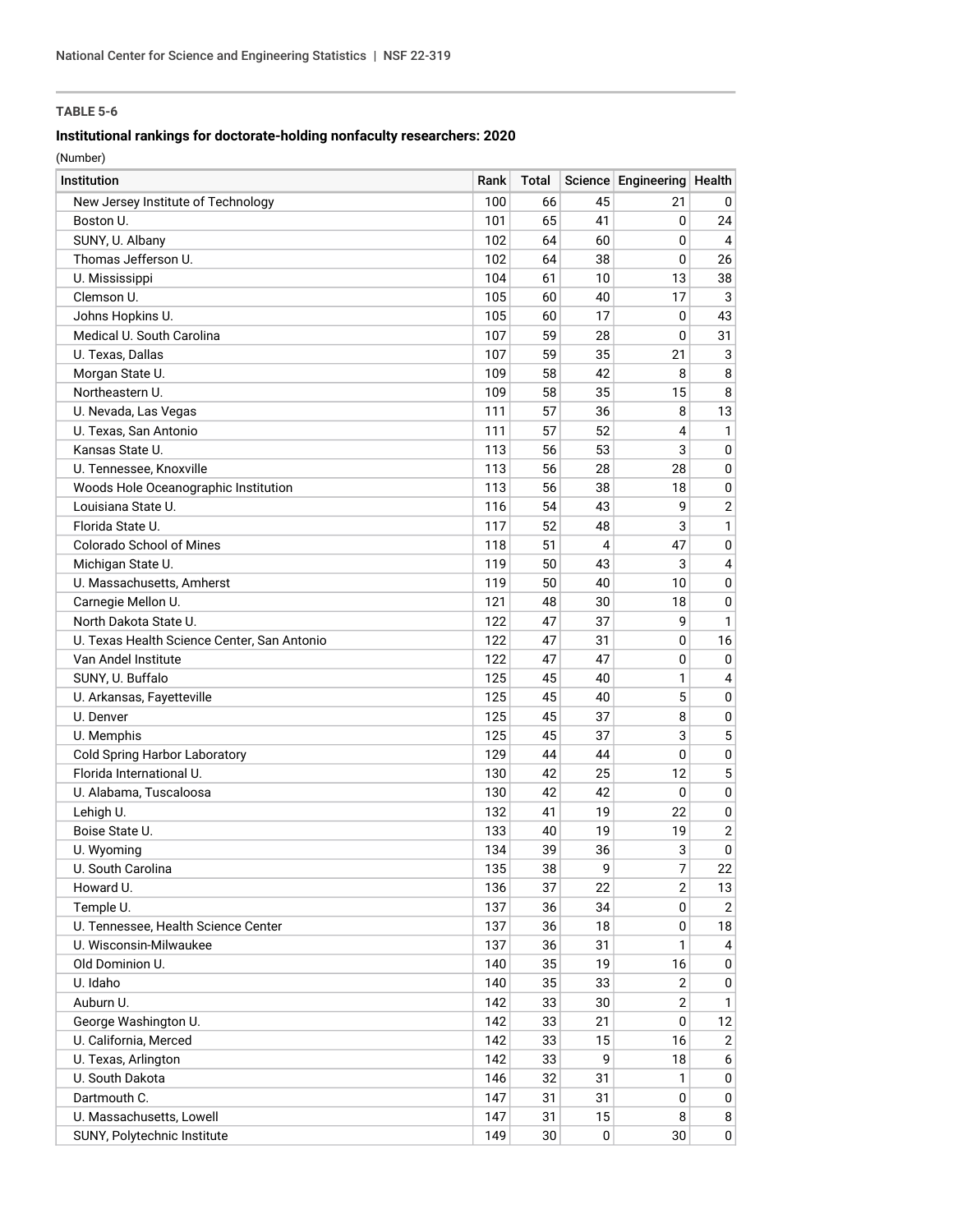## **Institutional rankings for doctorate-holding nonfaculty researchers: 2020**

| <b>Institution</b>                           | Rank | Total           |    | Science Engineering Health |                |
|----------------------------------------------|------|-----------------|----|----------------------------|----------------|
| U. Delaware                                  | 149  | 30              | 16 | 12                         | 2              |
| Air Force Institute of Technology            | 151  | 29              | 8  | 21                         | $\mathbf 0$    |
| U. Georgia                                   | 152  | 28              | 28 | 0                          | 0              |
| New Mexico State U.                          | 153  | 27              | 25 | 1                          | $\mathbf{1}$   |
| U. Texas. El Paso                            | 153  | 27              | 13 | 11                         | 3              |
| U. Missouri, Kansas City                     | 155  | 26              | 9  | 1                          | 16             |
| Portland State U.                            | 156  | 25              | 18 | 7                          | 0              |
| Claremont Graduate U.                        | 157  | 24              | 24 | 0                          | 0              |
| Mercer U.                                    | 157  | 24              | 8  | 15                         | $\mathbf{1}$   |
| SUNY, Downstate Medical Center               | 157  | 24              | 4  | 0                          | 20             |
| U. Central Florida                           | 157  | 24              | 17 | 7                          | 0              |
| Northern Illinois U.                         | 161  | 23              | 17 | $\overline{2}$             | 4              |
| Mississippi State U.                         | 162  | 22              | 14 | 8                          | 0              |
| Ohio U.                                      | 162  | 22              | 3  | 8                          | 11             |
| Tulane U.                                    | 162  | 22              | 17 | 0                          | 5              |
| Uniformed Services U. of the Health Sciences | 162  | 22              | 22 | 0                          | 0              |
| C. of William and Mary                       | 166  | 21              | 21 | 0                          | 0              |
| Baylor U.                                    | 167  | 20              | 19 | 1                          | 0              |
| U. Alaska, Fairbanks                         | 168  | 19              | 16 | $\overline{2}$             | $\mathbf{1}$   |
| U. Nebraska-Lincoln                          | 168  | 19              | 13 | 6                          | 0              |
| U. Southern Mississippi                      | 168  | 19              | 14 | 4                          | $\mathbf{1}$   |
| Wright State U.                              | 168  | 19              | 12 | 6                          | $\mathbf{1}$   |
| Eastern Virginia Medical School              | 172  | 18              | 10 | 0                          | 8              |
| Southern Methodist U.                        | 173  | 17              | 16 | 1                          | $\mathbf 0$    |
| Embry-Riddle Aeronautical U.                 | 174  | 16              | 0  | 16                         | 0              |
| Marquette U.                                 | 174  | 16              | 8  | 6                          | $\overline{2}$ |
| Wichita State U.                             | 174  | 16              | 6  | 10                         | 0              |
| California State U., Long Beach              | 177  | 15              | 8  | 7                          | 0              |
| U. Texas Health Science Center, Tyler        | 177  | 15              | 15 | 0                          | 0              |
| Northern Arizona U.                          | 179  | 14              | 13 | 0                          | $\mathbf{1}$   |
| San Francisco State U.                       | 179  | 14              | 14 | 0                          | 0              |
| U. North Texas, Denton                       | 179  | 14              | 11 | 3                          | 0              |
| Florida A&M U.                               | 182  | 13              | 5  | $\mathbf 0$                | 8              |
| U. North Dakota                              | 182  | 13              | 3  | 5                          | 5              |
| U. Rhode Island                              | 182  | 13              | 13 | 0                          | 0              |
| Albert Einstein C. of Medicine               | 185  | 12              | 7  | $\mathbf 0$                | 5 <sup>1</sup> |
| Missouri U. of Science and Technology        | 185  | 12              | 3  | 9                          | $\mathbf{0}$   |
| U. New Mexico                                | 185  | 12              | 10 | $\overline{2}$             | 0              |
| Albany C. of Pharmacy and Health Sciences    | 188  | 11              | 0  | 0                          | 11             |
| CUNY, City C.                                | 188  | 11              | 0  | 11                         | 0              |
| Drexel U.                                    | 188  | 11              | 3  | 3                          | 5              |
| Morehouse School of Medicine                 | 188  | 11              | 11 | 0                          | 0              |
| U. Puerto Rico, Medical Sciences Campus      | 188  | 11              | 10 | 0                          | 1              |
| Worcester Polytechnic Institute              | 188  | 11              | 7  | 4                          | 0              |
| Miami U.                                     | 194  | 10              | 10 | 0                          | 0              |
| Rosalind Franklin U. of Medicine and Science | 194  | 10              | 10 | 0                          | 0              |
| Texas A&M U.-Corpus Christi                  | 194  | 10              | 10 | 0                          | 0              |
| Texas Christian U.                           | 194  | 10              | 10 | 0                          | 0              |
| U. Tulsa                                     | 194  | 10 <sup>1</sup> | 1  | 9                          | 0              |
| Kent State U.                                | 199  | 9               | 9  | 0                          | 0              |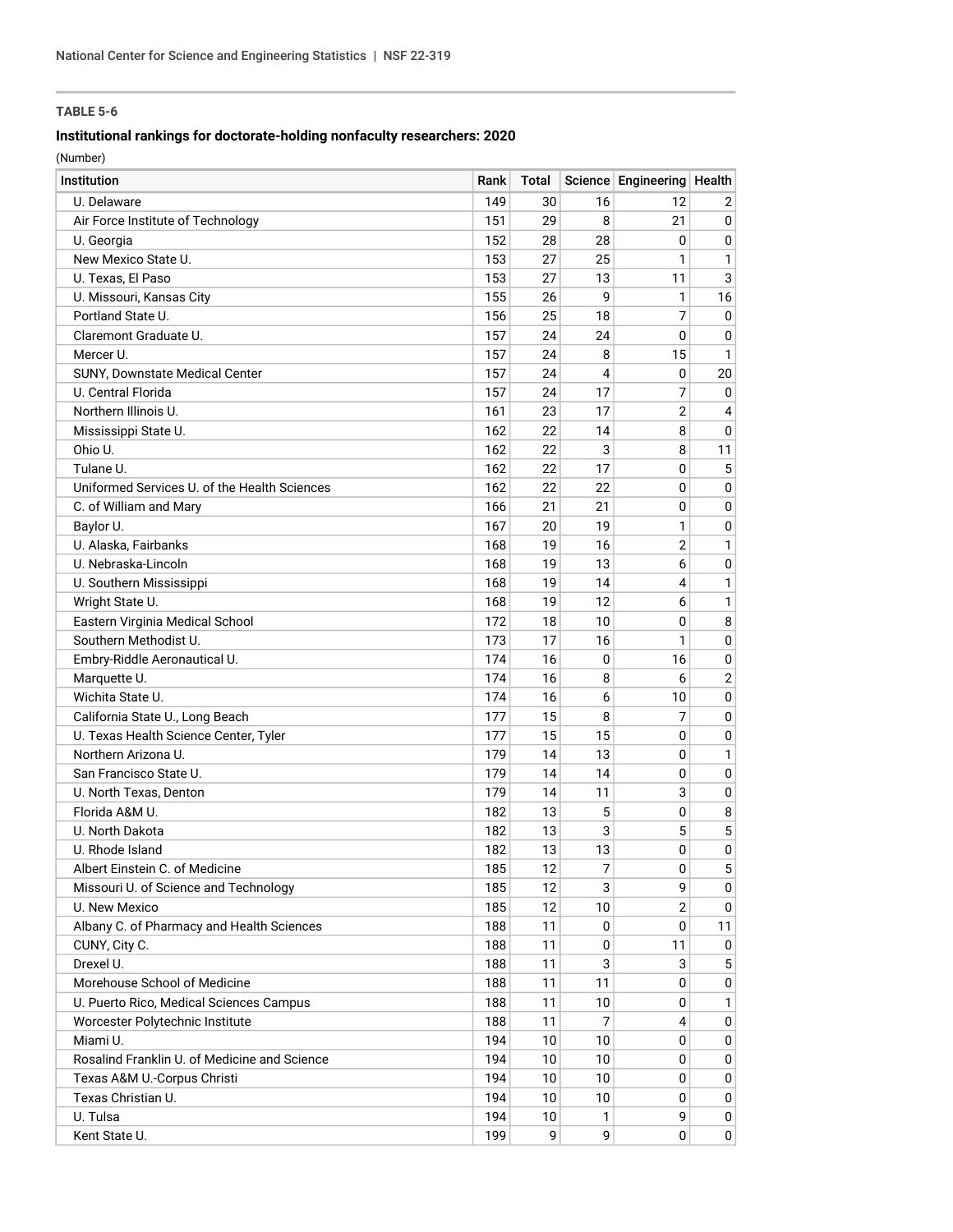## **Institutional rankings for doctorate-holding nonfaculty researchers: 2020**

| Institution                                | Rank | Total          |                | Science Engineering Health |                |
|--------------------------------------------|------|----------------|----------------|----------------------------|----------------|
| Rochester Institute of Technology          | 199  | 9              | 7              | 2                          | 0              |
| SUNY, Binghamton U.                        | 199  | 9              | 4              | 5                          | $\mathbf 0$    |
| U. Massachusetts, Dartmouth                | 199  | 9              | 9              | 0                          | $\mathbf 0$    |
| U. North Carolina, Charlotte               | 199  | 9              | 7              | $\overline{2}$             | 0              |
| U. North Carolina, Greensboro              | 199  | 9              | 5              | 3                          | $\mathbf{1}$   |
| U. Toledo                                  | 199  | 9              | 4              | 3                          | $\overline{2}$ |
| Pennsylvania State U.                      | 206  | 8              | 5              | 3                          | $\mathbf 0$    |
| South Dakota State U.                      | 206  | 8              | 5              | $\overline{2}$             | $\mathbf{1}$   |
| Syracuse U.                                | 206  | 8              | 3              | 5                          | $\mathbf 0$    |
| Chapman U.                                 | 209  | 7              | 5              | $\mathbf{0}$               | $\overline{2}$ |
| Tuskegee U.                                | 209  | 7              | 7              | 0                          | $\mathbf 0$    |
| U. Akron                                   | 209  | 7              | 5              | $\overline{2}$             | $\mathbf 0$    |
| Western U. of Health Sciences              | 209  | 7              | 6              | 0                          | $\mathbf{1}$   |
| California State U., Los Angeles           | 213  | 6              | 6              | 0                          | $\mathbf 0$    |
| Charles R. Drew U. of Medicine and Science | 213  | 6              | 1              | 0                          | 5              |
| Clarkson U.                                | 213  | 6              | 1              | 5                          | 0              |
| Louisiana Tech U.                          | 213  | 6              | 2              | 4                          | 0              |
| Florida Atlantic U.                        | 217  | 5              | 3              | 0                          | $\overline{2}$ |
| Midwestern U.                              | 217  | 5              | 4              | 0                          | $\mathbf{1}$   |
| U. Connecticut                             | 217  | 5              | 5              | 0                          | 0              |
| U. Missouri, Saint Louis                   | 217  | 5              | 4              | 0                          | $\mathbf{1}$   |
| Alfred U.                                  | 221  | 4              | 0              | 4                          | 0              |
| Kennesaw State U.                          | 221  | 4              | 4              | 0                          | 0              |
| Smith C.                                   | 221  | 4              | 1              | $\overline{2}$             | $\mathbf{1}$   |
| Southern Illinois U., Carbondale           | 221  | 4              | 3              | 1                          | $\mathbf 0$    |
| Texas A&M U.-Kingsville                    | 221  | 4              | 4              | 0                          | $\mathbf 0$    |
| Texas State U.                             | 221  | 4              | 1              | 3                          | 0              |
| U. Baltimore                               | 221  | 4              | 4              | 0                          | 0              |
| U. Vermont                                 | 221  | 4              | 4              | 0                          | 0              |
| Western Michigan U.                        | 221  | 4              | 3              | 1                          | 0              |
| Fordham U.                                 | 230  | 3              | 3              | 0                          | 0              |
| Southern U. and A&M C.                     | 230  | 3              | 3              | 0                          | 0              |
| U. Alaska, Anchorage                       | 230  | 3              | 3              | $\mathbf 0$                | 0              |
| U. South Alabama                           | 230  | 3              | 3              | 0                          | 0              |
| West Virginia State U.                     | 230  | 3              | 3              | 0                          | 0              |
| Ball State U.                              | 235  | $\overline{c}$ | $\overline{c}$ | $\pmb{0}$                  | $\mathbf 0$    |
| Christopher Newport U.                     | 235  | $\overline{2}$ | 2              | 0                          | 0              |
| Idaho State U.                             | 235  | $\overline{2}$ | 1              | 0                          | 1              |
| Keck Graduate Institute                    | 235  | $\overline{2}$ | 2              | 0                          | 0              |
| Kettering U.                               | 235  | 2              | 0              | $\overline{2}$             | 0              |
| Lincoln U., Jefferson City                 | 235  | 2              | 2              | 0                          | 0              |
| SUNY, C. of Optometry                      | 235  | $\overline{2}$ | 2              | 0                          | 0              |
| Texas A&M U.-Central Texas                 | 235  | 2              | $\overline{2}$ | 0                          | 0              |
| Texas Southern U.                          | 235  | 2              | 0              | 0                          | $\overline{2}$ |
| U. Florida                                 | 235  | 2              | 0              | 0                          | $\overline{2}$ |
| U. Guam                                    | 235  | 2              | 2              | 0                          | 0              |
| U. North Carolina, Wilmington              | 235  | 2              | $\overline{2}$ | 0                          | 0              |
| U. of the Virgin Islands                   | 235  | $\mathbf{2}$   | $\overline{2}$ | 0                          | $\mathbf 0$    |
| U. Puerto Rico, Rio Piedras                | 235  | $\mathbf{2}$   | $\overline{2}$ | 0                          | 0              |
| Virginia Commonwealth U.                   | 235  | $\mathbf{2}$   | $\overline{2}$ | 0                          | 0              |